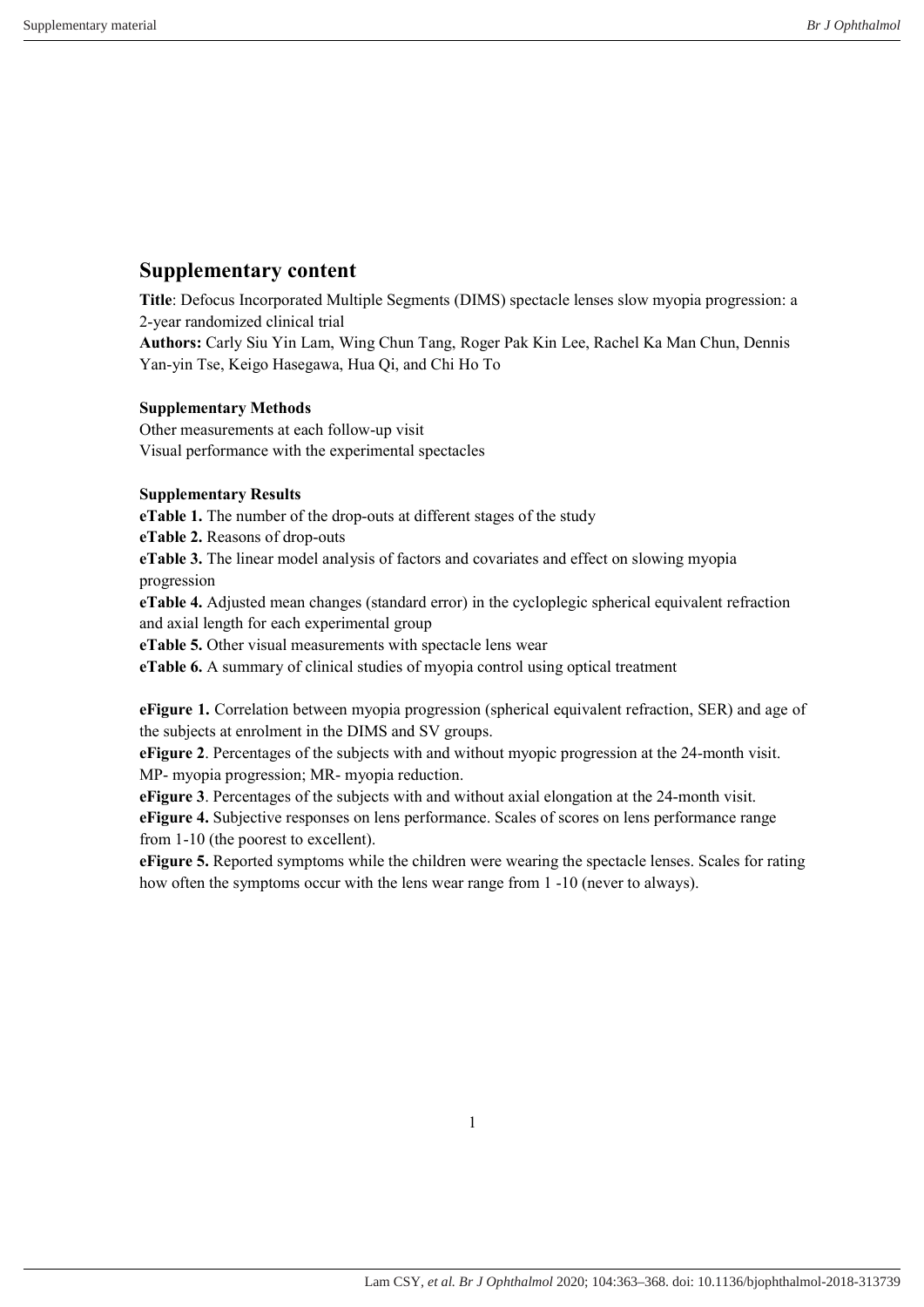### Supplementary Methods Other measurements at each follow-up

Distance and near visual acuity (VA), amplitude of accommodation, lag of accommodation and horizontal phoria were performed with fully correction for distance at each 6-month follow up visit. Distance and near Log MAR VA were assessed using Logarithmic 2000 series ETDRS Charts with illuminator cabinet (Precision Vision Inc.) and Mixed Contrast European-Wide Near Vision Card (at 40cm) (Precision Vision Inc.) respectively. Near horizontal phoria was measured by using the Howell near phoria card. The magnitude and direction (+ve for eso, -ve for exo) were recorded to the nearest 0.5Δ. Accommodation responses were measured using an open-field autorefractor (Shin-Nippon NVision-K5001) while subjects were viewing a letter target at 33cm with print size of 20/30. Lag of accommodation was the difference between the measured accommodative response and the actual accommodative demand (3D).

#### Visual performance with the experimental spectacles

Visual performance was also assessed for both groups of subjects while they were wearing their spectacles. Measurement of distance and near VA, accommodation and binocular vision tests (stereopsis and phoria tests) were carried out for the subjects when they collected their spectacles. Distance and near Log MAR VA were assessed using Logarithmic 2000 series ETDRS Charts with illuminator cabinet (Precision Vision Inc.) and Mixed Contrast European-Wide Near Vision Card (at 40cm) (Precision Vision Inc.) respectively. Near horizontal phoria was measured by using the Howell near phoria card. Monocular and binocular amplitude of accommodation (D) was measured with RAF ruler. Accommodative responses were measured using an open-field autorefractor (Shin-Nippon NVision-K5001) while subjects were viewing a letter target at 33cm with print size of 20/30. Lag of accommodation was the difference between the measured accommodative response and the actual accommodative demand (3D). Stereoacuity (second of arc) was measured with Randot Stereotest at 40 cm with Polaroid goggles.

A questionnaire (appendix in the clinical protocol) about visual performance, comfort and frequency of symptoms with lens wear was also administered to subjects. They were interviewed by the unmasked investigators during the follow-up visits. The subjective rating on visual performance included vision quality with distance, intermediate and near viewing, and stability of perceived vision at distance and at near, etc. The grading score ranged from 1 (the poorest) to 10 (excellent). Scales for rating how often the symptoms occur with the lens wear range from 1 -10 (never to always). Data of visual performance between the two groups were compared by unpaired t-tests.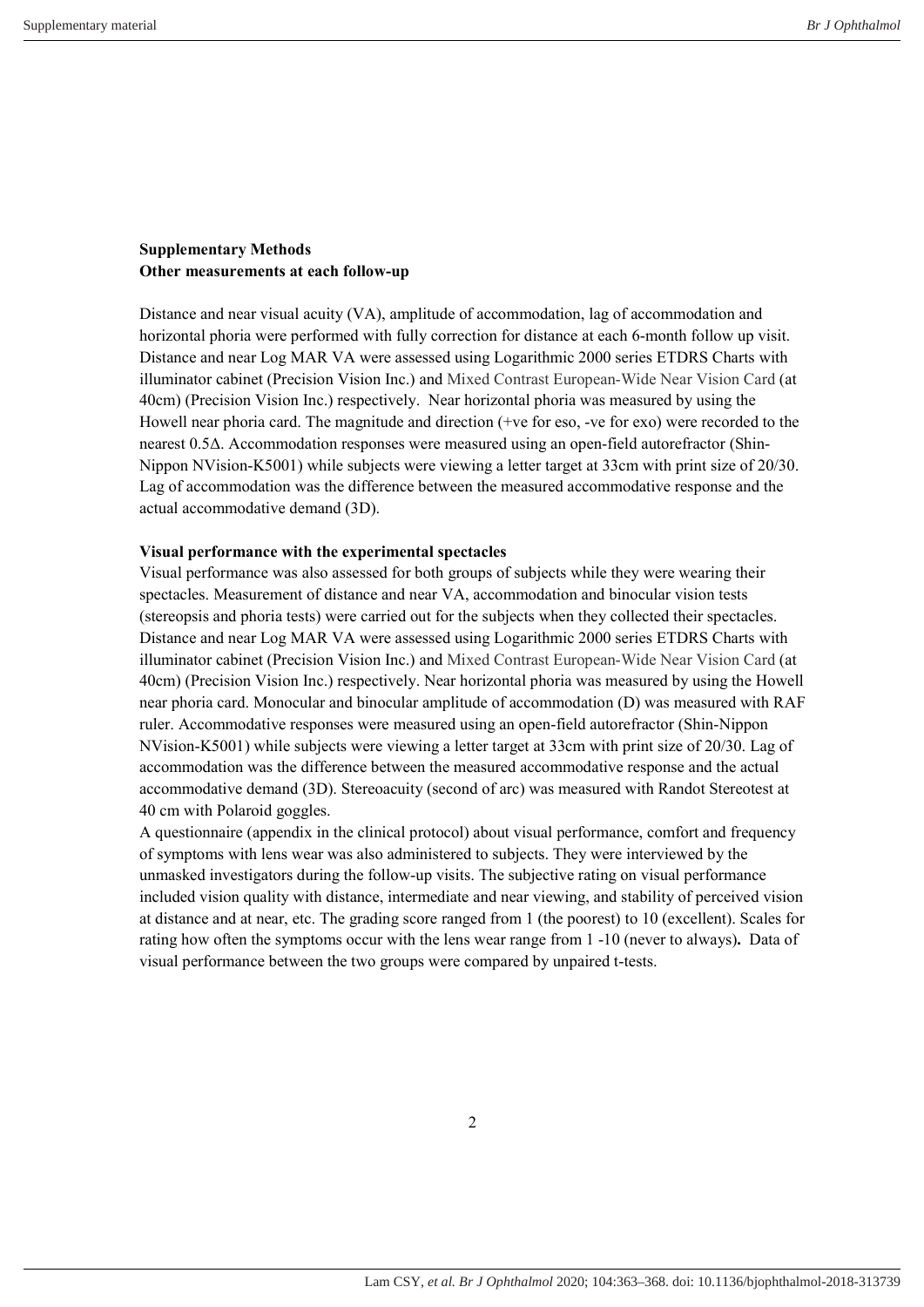# Supplementary Results

| <b>Crapters</b> 1. The number of the drop bats at unferent stages of the stad y |             |    |              |  |  |  |  |
|---------------------------------------------------------------------------------|-------------|----|--------------|--|--|--|--|
| After the visit of                                                              | <b>DIMS</b> | SV | <b>Total</b> |  |  |  |  |
| Baseline data collection                                                        |             |    |              |  |  |  |  |
| 6-month follow up                                                               |             |    |              |  |  |  |  |
| 12-month follow up                                                              |             |    |              |  |  |  |  |
| 18-month follow up                                                              |             |    |              |  |  |  |  |
| Total no. of drop-outs                                                          |             |    |              |  |  |  |  |

|  | eTable 1. The number of the drop-outs at different stages of the study |  |
|--|------------------------------------------------------------------------|--|
|  |                                                                        |  |

eTable 2. Reasons of drop-outs

| <b>Main reasons</b>                       | <b>DIMS</b> | <b>Total</b> |
|-------------------------------------------|-------------|--------------|
| Long time to wait for delivery of lenses  |             |              |
| Refuse to undergo cycloplegia             |             |              |
| Try other myopic control methods          |             |              |
| Not willing or unable to attend follow-up |             |              |
| Total                                     | 14          | 23           |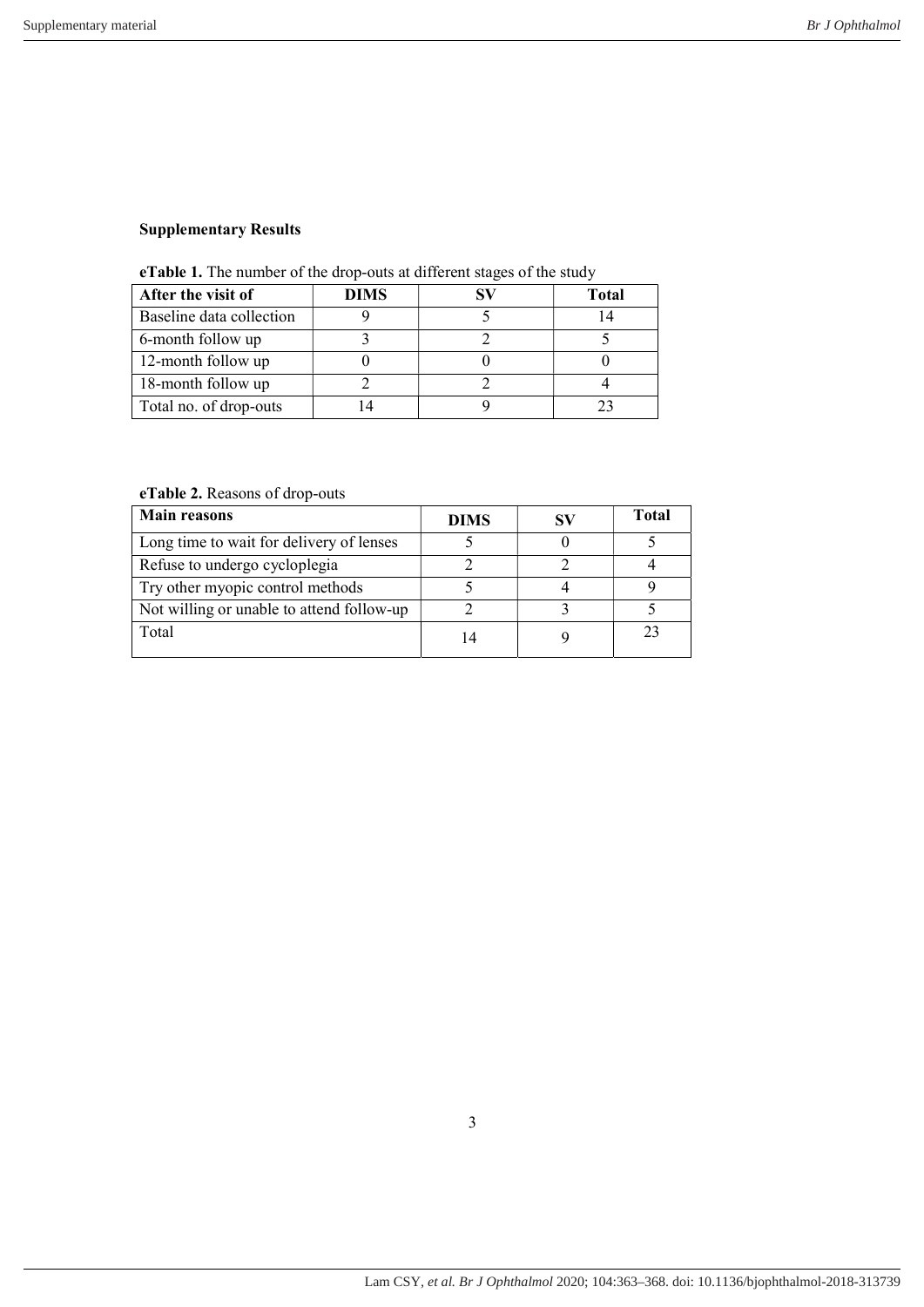| <b>Factors</b>                           | p-value  |
|------------------------------------------|----------|
| Group                                    | $0.000*$ |
| Time (visits)                            | $0.006*$ |
| Interaction of group and time            | 0.408    |
| <b>Covariates</b>                        | p-value  |
| Gender                                   | 0.054    |
| Age                                      | $0.004*$ |
| Baseline refraction (in SER)             | 0.839    |
| Near phoria                              | 0.267    |
| Lag of accommodation                     | 0.193    |
| Parental myopia                          | 0.346    |
| Time spent on near works (hours per day) | 0.541    |
| Time spent at outdoors (hours per week)  | 0.400    |

eTable 3. The linear model analysis of factors and covariates and effect on slowing myopia progression

\*The covariates showed significant effect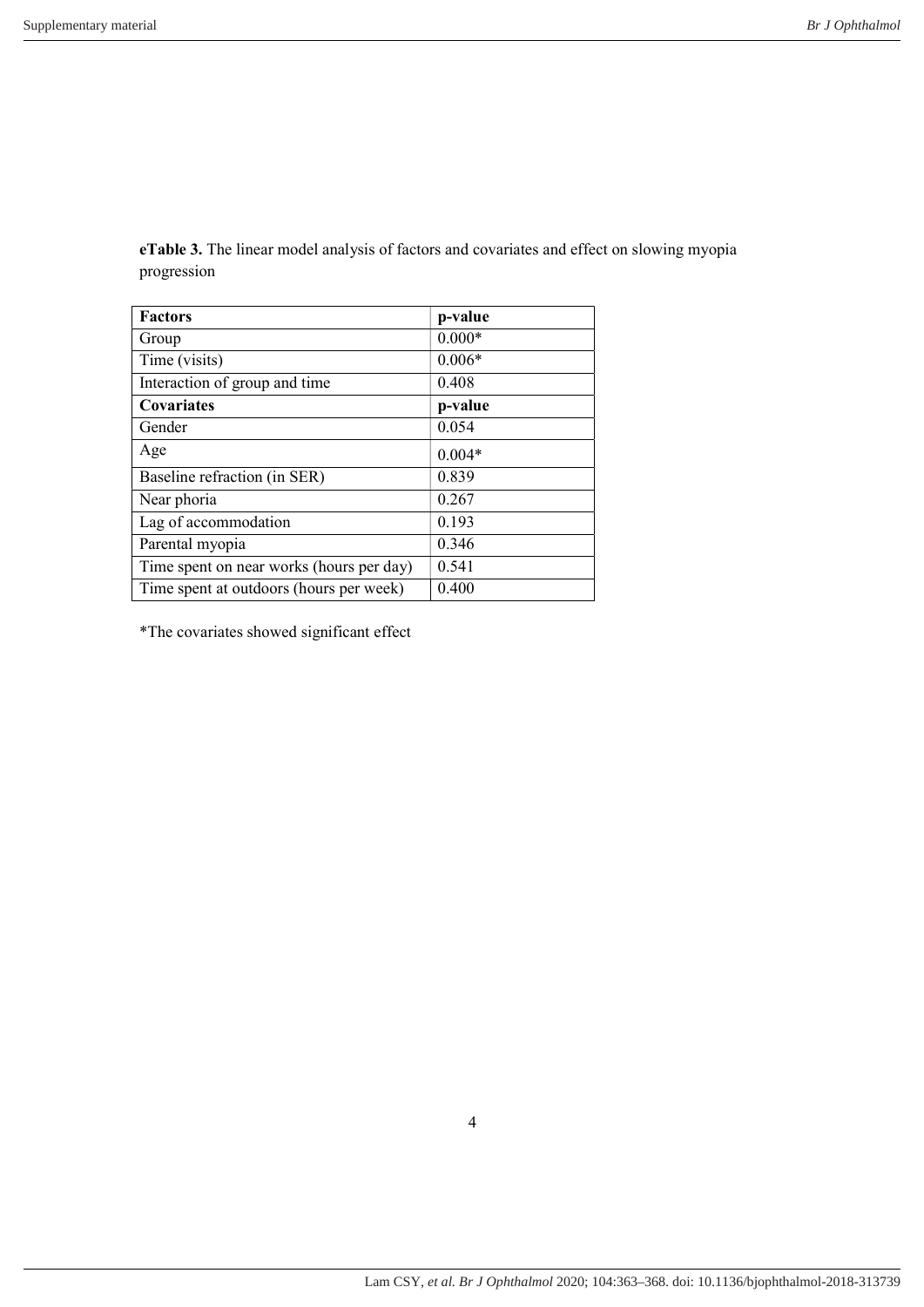|                                    | $DIMS$ (n=93)    | $SV(n=90)$       | <b>Mean difference</b> |  |  |  |  |
|------------------------------------|------------------|------------------|------------------------|--|--|--|--|
| SER changes in dioptres, mean (SE) |                  |                  |                        |  |  |  |  |
| 6-month                            | $-0.15 \pm 0.05$ | $-0.32 \pm 0.04$ | $-0.17 \pm 0.04*$      |  |  |  |  |
| 12-month                           | $-0.08 \pm 0.06$ | $-0.18 \pm 0.06$ | $-0.10 \pm 0.07*$      |  |  |  |  |
| 18-month                           | $-0.10 \pm 0.05$ | $-0.17 \pm 0.05$ | $-0.07 + 0.07*$        |  |  |  |  |
| 24-month                           | $-0.08 \pm 0.06$ | $-0.18 \pm 0.06$ | $-0.09 \pm 0.07*$      |  |  |  |  |
| Total                              | $-0.41 \pm 0.06$ | $-0.85 \pm 0.08$ | $-0.44 \pm 0.09*$      |  |  |  |  |
| Changes in AL (mm), mean (SE)      |                  |                  |                        |  |  |  |  |
| 6-month                            | $0.05 \pm 0.01$  | $0.21 \pm 0.02$  | $0.16 \pm 0.04*$       |  |  |  |  |
| 12-month                           | $0.06 \pm 0.02$  | $0.12 \pm 0.02$  | $0.06 \pm 0.03*$       |  |  |  |  |
| 18-month                           | $0.04 \pm 0.01$  | $0.11 \pm 0.02$  | $0.07 \pm 0.03*$       |  |  |  |  |
| 24-month                           | $0.06 \pm 0.02$  | $0.11\pm0.02$    | $0.05 \pm 0.04*$       |  |  |  |  |
| Total                              | $0.21\pm0.02$    | $0.55 \pm 0.02$  | $0.34 \pm 0.04*$       |  |  |  |  |

| eTable 4. Adjusted mean changes (standard error) in the cycloplegic spherical equivalent refraction |
|-----------------------------------------------------------------------------------------------------|
| and axial length for each experimental group                                                        |

 $M=$  months, D = dioptres,  $\Delta$  = prism dioptres, DIMS lens= Defocus Incorporated Multiple Segments spectacle lens; SV = single vision spectacle lens.

\*Statistically significant difference as compared to the SV group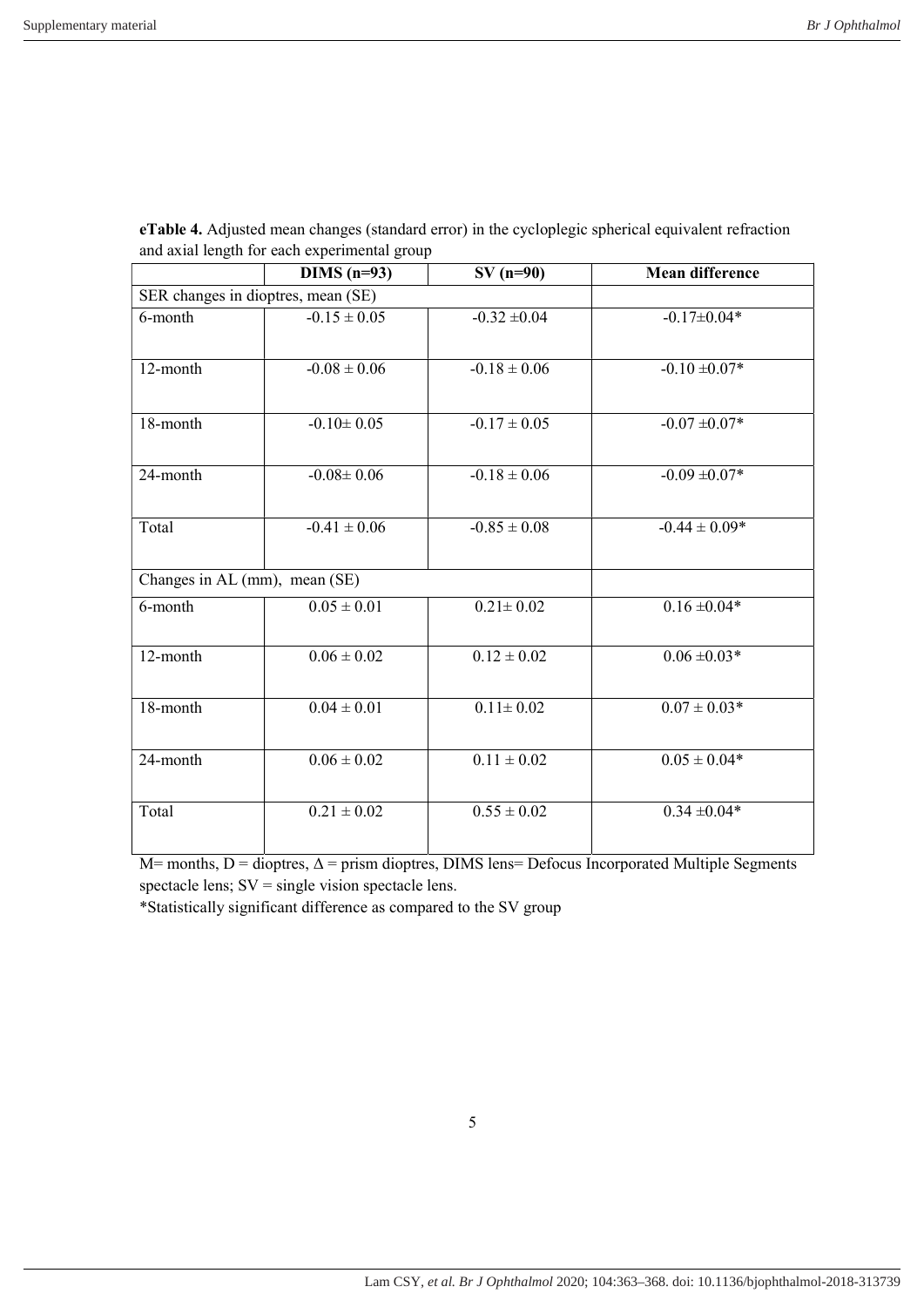| Mean (SD)                     | <b>DIMS</b>      | $S_{V}$            | Unpaired t-test, p- |
|-------------------------------|------------------|--------------------|---------------------|
|                               |                  |                    | value               |
| Distance VA, Log MAR          | $-0.02 \pm 0.07$ | $-0.01 \pm 0.05$   | 0.1388              |
| Near VA, Log MAR              | $-0.02 \pm 0.02$ | $-0.02 \pm (0.04)$ | 0.2938              |
| Monocular AA for right eye, D | $13.7 \pm 2.08$  | $14.1 \pm (2.12)$  | 0.266               |
| Binocular AA, D               | $14.8 \pm 2.08$  | $15.3 \pm (2.44)$  | 0.1243              |
| Lag of accommodation with 3D  | $1.10 \pm 0.40$  | $1.16 \pm (0.55)$  | 0.4341              |
| stimulus, D                   |                  |                    |                     |
| Stereopsis, second of arc     | $25.8 \pm 4.24$  | $29.0 \pm (6.10)$  | $*0.004$            |

eTable 5. Other visual measurements with spectacle lens wear

D = dioptres, Δ = prism dioptres, DIMS lens= Defocus Incorporated Multiple Segments spectacle lens; SV = single vision spectacle lens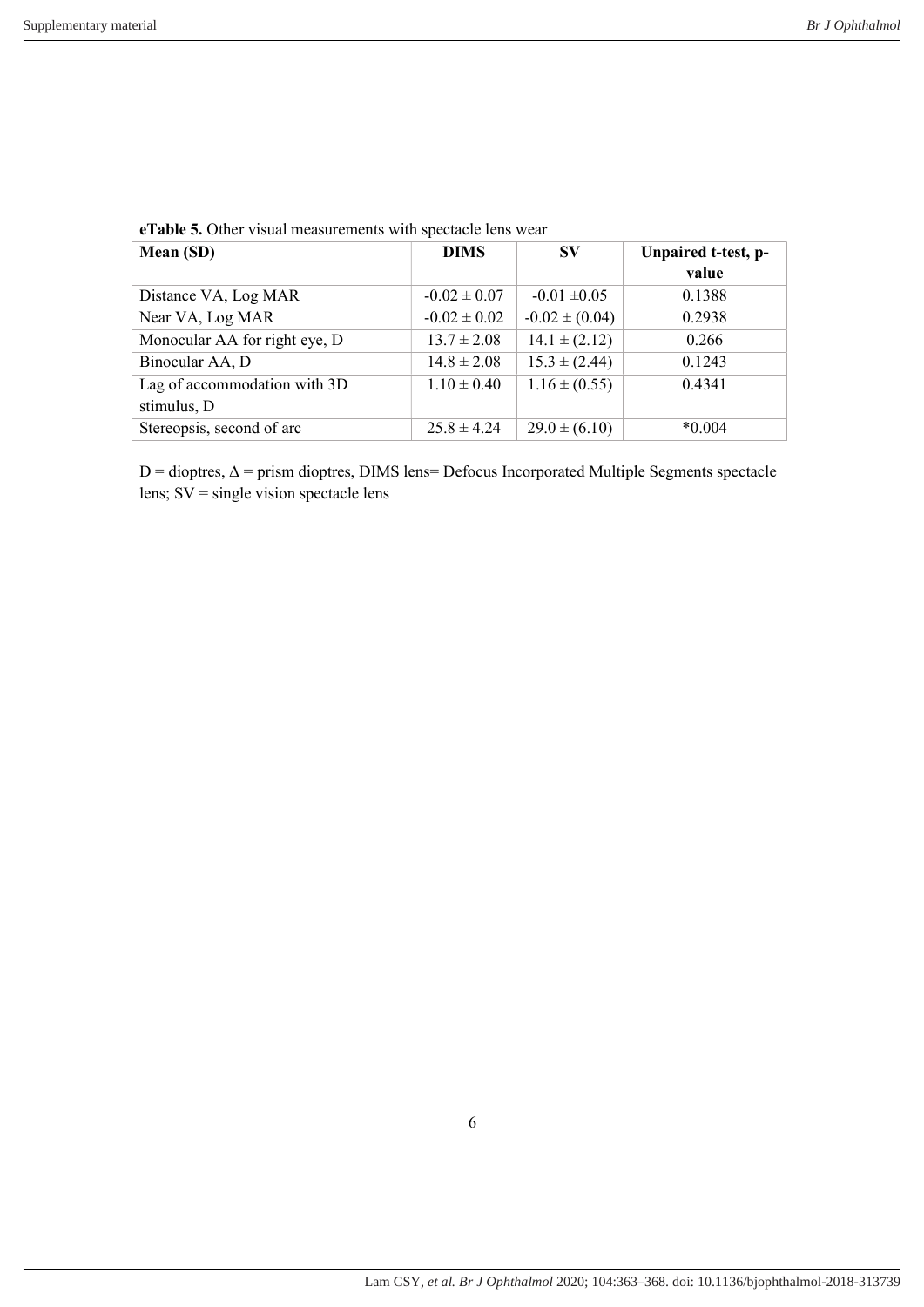| <b>Authors (years)</b>                          | Period<br>(months) | Design                                                    | Age (years<br>old), ethnicity | Rx(D)              | <b>Interventions and</b><br>sample size (n)                                                     | <b>Treatment effect in retarding</b><br>myopia progression            |                                                   |
|-------------------------------------------------|--------------------|-----------------------------------------------------------|-------------------------------|--------------------|-------------------------------------------------------------------------------------------------|-----------------------------------------------------------------------|---------------------------------------------------|
|                                                 |                    |                                                           |                               |                    |                                                                                                 | Study period in D<br>$(\%)$                                           | Per year in D                                     |
| Present study                                   | 24                 | Randomized,<br>double<br>masked                           | 8-13, Chinese                 | $-1$ to $-5$       | $SV, n = 81$<br>DIMS, $n=79$                                                                    | 0.55(60%)                                                             | 0.28                                              |
| Edward et al. $(2002)^{25}$                     | 24                 | Randomized,<br>double<br>masked                           | $7-10.5,$<br>Chinese          | $-1.25$ to $-4.5$  | $SVL, n = 132$<br>PAL $(1.5D \text{ Add})$ , n = 121                                            | $0.14(11\%)$                                                          | 0.07                                              |
| Gwiazda et al. $(2003)^{27}$                    | 36                 | Randomized,<br>masked                                     | 6-11, diverse<br>ethnicity    | $-1.25$ to $-4.5$  | SVL, $n = 233$ ;<br>PAL (2D Add), n= 229                                                        | 0.20(14%)                                                             | 0.07                                              |
| Hasbe et al. $(2008)^{28}$                      | 18                 | Randomized,<br>masked, cross-<br>over                     | 6-12, Japanese                | $-1.25$ to $-6$ .  | SVL, n=44;<br>PAL $(1.5D \text{ Add})$ , n= 42                                                  | $1st$ period: 0.31 (18%)<br>$2nd$ period: 0.02 (2%)                   | $1st$ period: 0.2<br>2 <sup>nd</sup> period: 0.01 |
| Yang et al. $(2009)^{29}$                       | 24                 | Randomized,<br>masked                                     | 7-13, Chinese                 | $-0.5$ to $-3$     | $SVL$ , $n=75$<br>PAL (1.5D Add), n=74                                                          | 0.26(17%)                                                             | 0.13                                              |
| <b>COMET2</b> and <b>PEDIG</b><br>$(2011)^{30}$ | 36                 | Randomized,<br>masked, multi-<br>centre                   | 8 to 12, diverse<br>ethnicity | $-0.75$ to $-2.5$  | SV, $n = 58$<br>PAL $(2D \text{ Add})$ , n= 52                                                  | 0.28(24%)                                                             | 0.09                                              |
| Berntsen et al. $(2012)^{30}$                   | 12                 | Randomized,<br>masked, worn<br>SV in 2 <sup>nd</sup> year | 6 to 11, diverse<br>ethnicity | $-0.75$ to 4.50    | SV, $n = 42$<br>PAL $(2D \text{ Add})$ , n= 41                                                  | 0.18(35%)                                                             | 0.18                                              |
| Cheng et al. $(2014)^{34}$                      | 36                 | Randomized,<br>masked                                     | 8-13, Chinese-<br>Canadian    | $-1$ to $-5.5$     | $SVL$ , $n=41$ ;<br>BF $(1.5D \text{ Add})$ , n=48;<br>PBF (1.5D Add, 3 $\Delta$ BI),<br>$n=46$ | BF: 0.81 (39%)<br>PBF: 1.05 (51%)                                     | BF: 0.27<br>PBF: 0.35                             |
| Sankaridurg et<br>al. $(2010)^{32}$             | 12                 | Randomized                                                | 6-16, Chinese                 | $-0.75$ to $-3.50$ | 4 groups, type I, III lenses,<br>control, $n = 50$ each group<br>Type II, $n = 60$              | Type III lens (30% in<br>subgroup of children<br>with myopic parents) | $\overline{a}$                                    |
| Anstice and Phillips<br>$(2011)^{22}$           | 10                 | Randomized,<br>paired-eye<br>control, cross-<br>over      | 11-14, diverse<br>ethnicity   | $-1.25$ to $-4.5$  | $SVCL$ , $n=40$<br>DF $(2D \text{ MD})$ , n=40                                                  | 1 <sup>st</sup> period: 0.25 (37%)<br>$2nd$ period: 0.2 (54%)         | $1st$ period: 0.3<br>$2nd$ period:<br>0.24        |
| Lam et al. $(2013)^{23}$                        | 24                 | Randomized,<br>masked                                     | 8-13, Chinese                 | $-1$ to $-5$       | $SVCL$ , $n=65$<br>DISC, $n=63$                                                                 | 0.21(20%)<br>$0.54$ (58% in children<br>with WT>7 hours)              | 0.26                                              |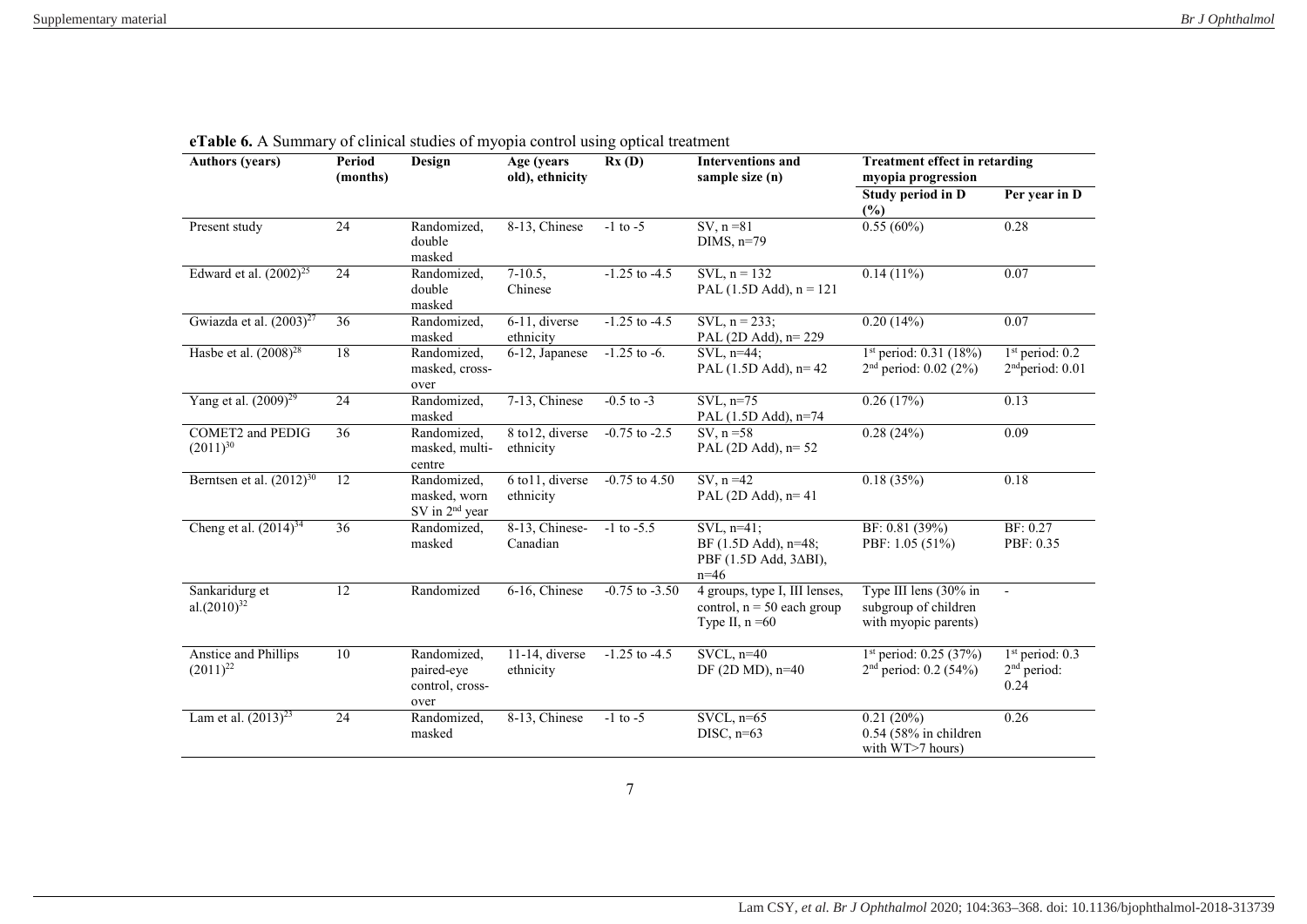| Sankaridurg et al.<br>$(2011)^{33}$ | 12 | Randomized                                         | 7-14, Chinese | $-0.75$ to $-3.5$  | $SVL$ , n=40<br>novel CL, $n=45$         | 0.29(34%)                                                    | 0.29 |
|-------------------------------------|----|----------------------------------------------------|---------------|--------------------|------------------------------------------|--------------------------------------------------------------|------|
| Aller et al. $(2016)^{24}$          | 12 | Randomized,<br>masked                              | $8 - 18$      | $-0.50$ to $-6.0$  | SVCL, $n=-40$<br>$BFSCL$ , $n=39$        | $0.57$ (72% in children<br>with eso fixation<br>disparities) | 0.57 |
| Chamberlain et al.<br>$(2018)^{35}$ | 36 | randomized,<br>double-<br>masked, multi-<br>centre | $8 - 12$      | $-0.75$ to $-4.00$ | DF (Add +2D), $n = 70$<br>SVCL, $n = 74$ | 0.73(59%)                                                    | 0.24 |

COMET2 and PEDIG = Correction of Myopia Evaluation Trial 2 Study Group and the Paediatric Eye Disease Investigator Group, SVCL = single vision contact lens,  $SVL$  = single vision spectacle lens,  $PAL$  = progressive addition lens,  $BF$  = bifocal spectacle lens,  $PBF$  = prismatic bifocal lens,  $DF$  = dual focus contact lens,  $MD = myopic$  defocus,  $WT =$  wearing time.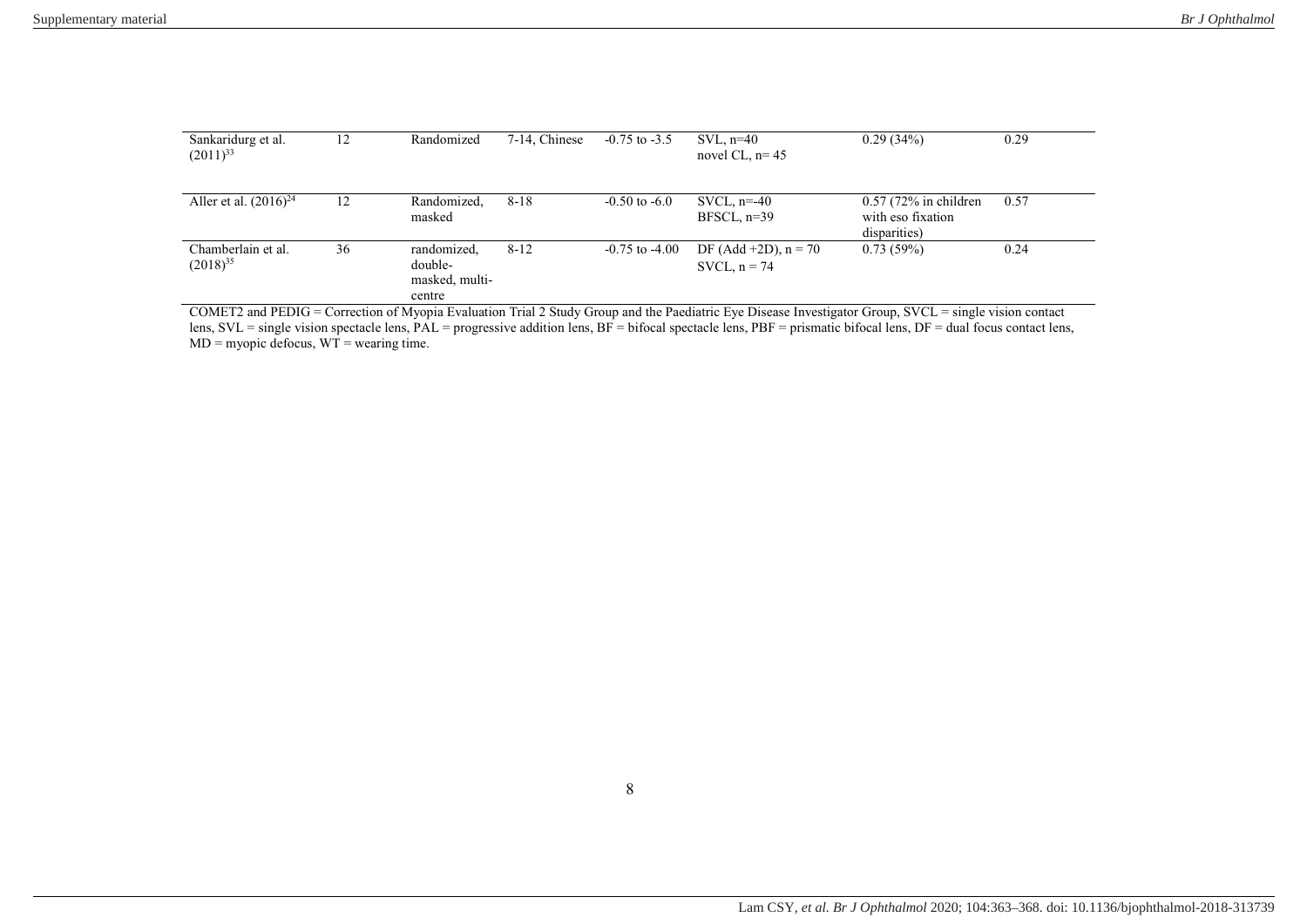

eFigure 1. Correlation between myopia progression (spherical equivalent refraction, SER) and age of the subjects at enrolment in the DIMS and SV groups.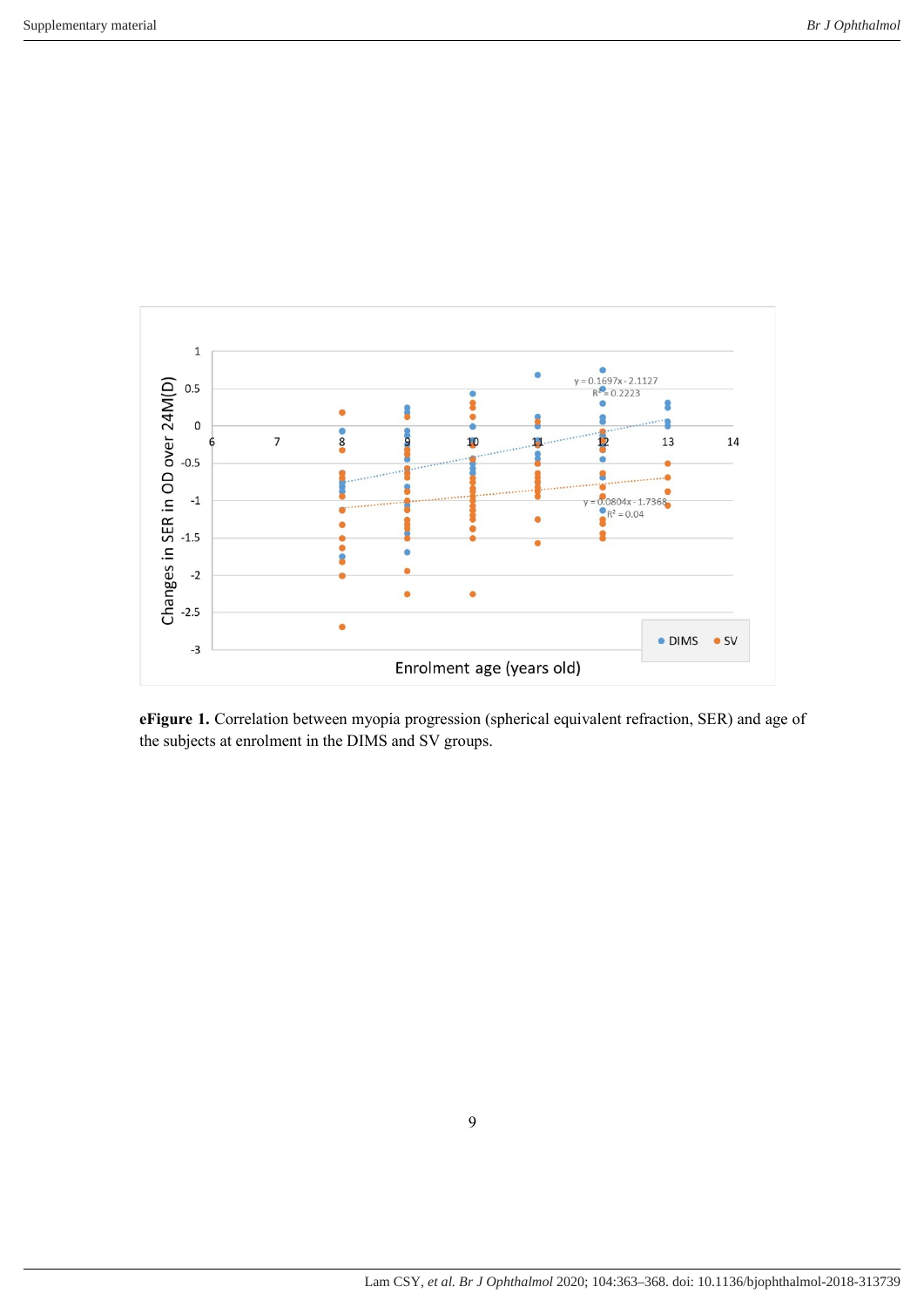

eFigure 2. Percentages of the subjects with and without myopic progression at the 24-month visit. MP- myopia progression; MR- myopia reduction.



eFigure 3. Percentages of the subjects with and without axial elongation at the 24-month visit.